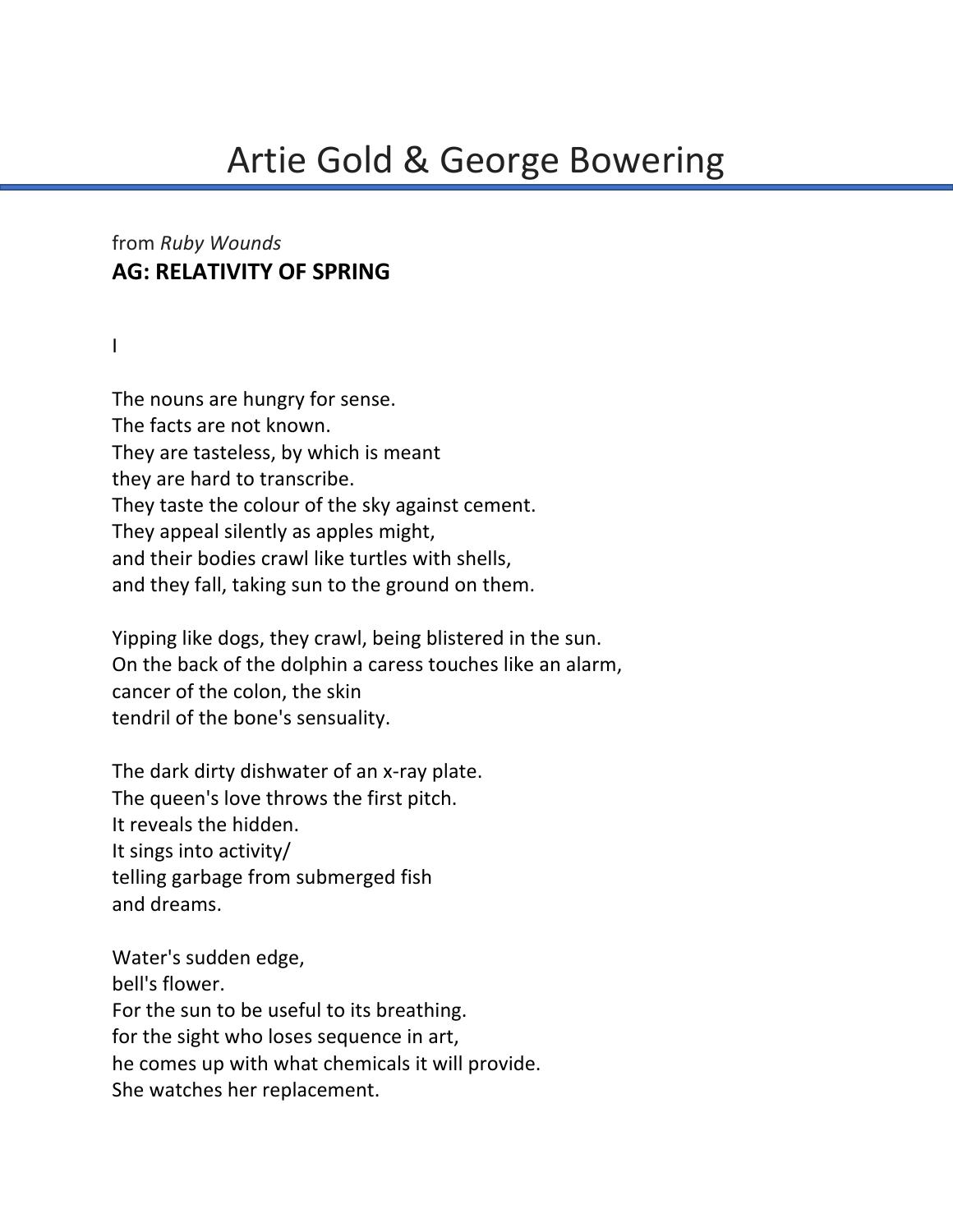We the complex lobster wearing animal pelt. we the gods describe this earth totally. Where the sharks can never really come is totally our own. Where this takes place is our authority.

The air's barely acceptable sending of sound.

The queen's idea throbs like starmatter.

No one wasting words outside of speech,

no one worries hard stone.

The surprise in one's voice not heard from passing back to oneself. The boards of the palace are grained.

### II

I dance like air in autumn.

I house like a shadow,

mercenary of breath,

shortcircuiter of meadow.

Each season I arrange orthogonally.

Every semicircular jar I denote pleasurable,

In the marketplace of chrome dwarfs,

in the ring of deserts,

in the feelings of scorned women reaching out to trap this society,

the whips of each jealousy reaching chords deeper than music.

These days are hard to endure going through submarine time

These policemen strike into fear itself.

I am the cauldron of bowling prowess.

I am the crying one who is struck.

I am like a greatness whose ass even pirates must kiss,

and I am exactly worrying, hesitation,

The double versatility of early intent.

The pompous exaltant baboon

was like a mastery aced,

was like a spectacle too ugly to behold.

Before dying, it shook my hand like three tired popes,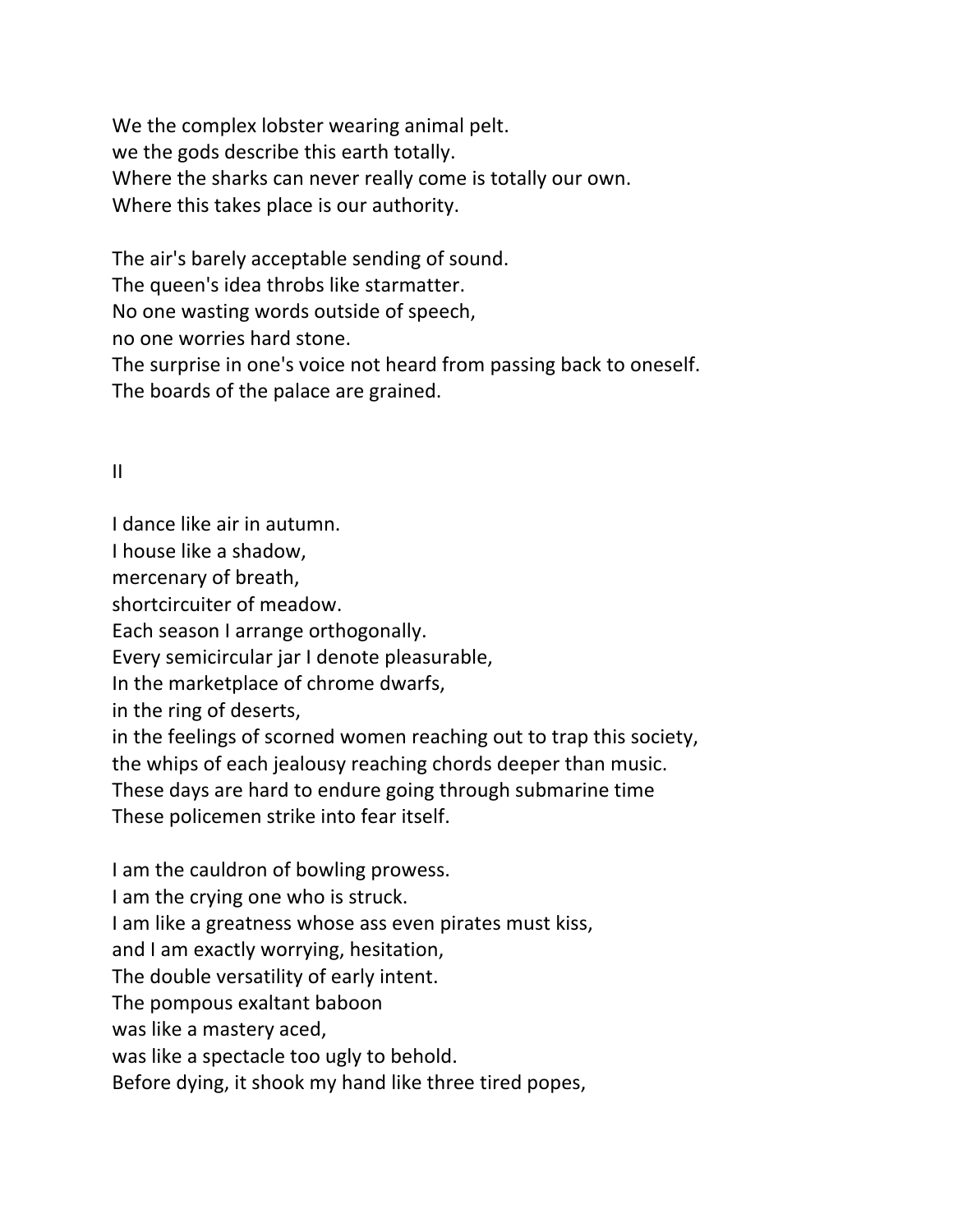Before dying, it strutted, pretending to thank me. The passport is subject to unholy fits. The mountain is climbed sorrowfully. Get here this moment on your knees. Go out slowly but towards joy, crawling along the broken glass of your mistakes, a cautious second life. No one has to love life even just to continue living.

#### III

Now come through a beating of pasts born so as to miss my vote. It is when through a slant that it begins with bitter purity, and by some chance bitching gets it a poetry into pallid flung arms they boldly set to coming full circle in some mind's interchange, and each comes into an encampment of its own. With its arrival, the year is splintered into ten thousand months, to kill something aleatory from my bitter cache, thinking perhaps by this action to arrive at one spring.

It is certain the typed characters dog in shame, fuses follow them like tails, hissing in guilt before which cult I bear greetings of change. The necessary amount of steps must be walked. We are as wanted as any drug, as dangerous as two colds from one source.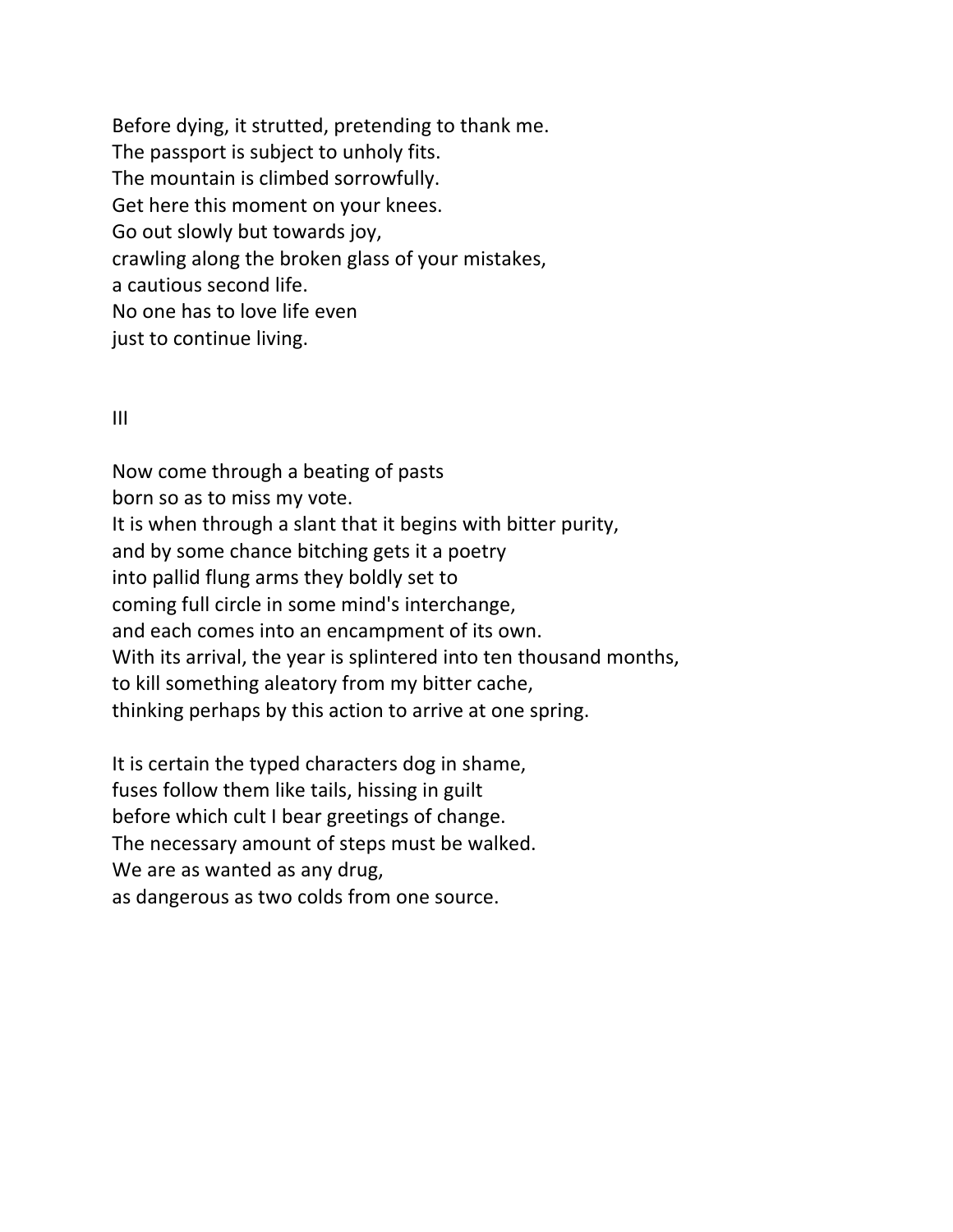## **GB: SPRING'S RELATIVITY**

I

The nouns hunger for sense, hunger to be known, desire visibility or some other approach to being. They know that when we oldsters lose words we start with nouns, start with proper nouns and then what we used to call common nouns. Things fall apart and then they are gone from sense. They fall to the hard place, taking the warm thing with them.

Yipping like puppies, they crawl on their soft bellies, eager for the world outside the box, where the big nouns are. They can feel growing things inside them, feel tendrils of the bones' sensuality.

The dark dishwater of an x-ray plate has nothing to tell them, these critters new to the world. They've just got their eyes open, they must learn how to chew. Set their noses for garbage and somehow discarded fish, and persons, places and things in dreams.

The water's sudden edge presents tiny fish the next wave will hurl onto the sand, little nouns silver in the air. Simpler than any lobster, these bits of protein feed stray dogs patrolling the *playa*, eyes alert for the next sudden wave. There's a noun made at once out of nothing but motion. We are the ones who do that, we sentence-makers, quiet and muscular as sharks. Where this takes place is our authority.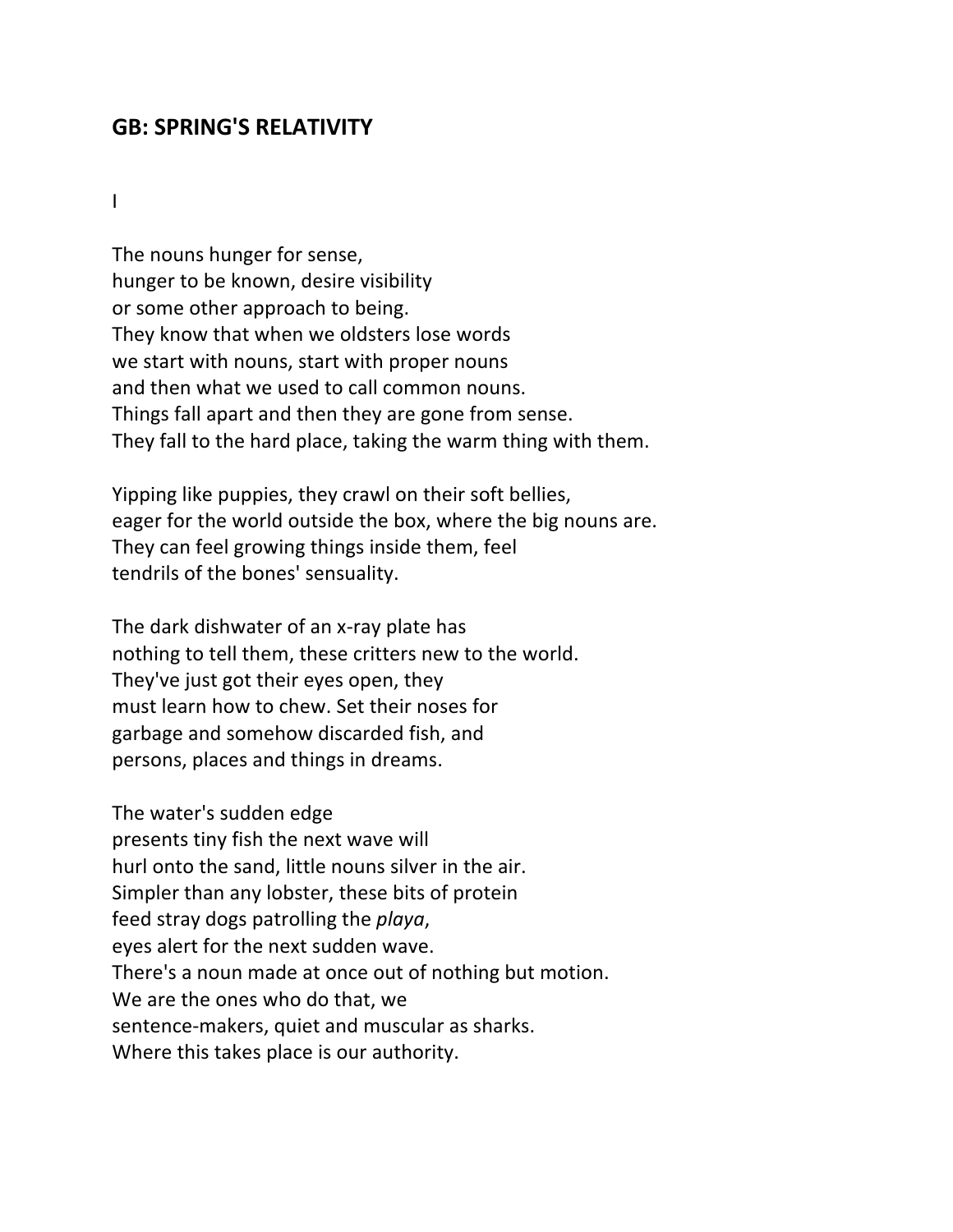Pelicans dive just offshore; we hear their wings creak as they pass our window, their bills waiting to sense nouns. They fall to the wet place, taking the shine with them. Some old people tell you the sea speaks; no surprise there––we sense words in the grain of our oceanside floor boards.

### II

I used to dance like air in autumn. I fill my lungs now with imaginary breath, a memory of speed. a notion of consumable gases. Fill my lower sky with pelicans, and I will shake my white head with bewilderment that such goofy critters can slice the October above with such grace. Still I swallow as much of that atmosphere as my belly can hold. I drag my legs now, my dance is there when I close my eyes. There in submarine time, under the rainclouds at least, my limbs perform to no command of the mind I think I'm sharing. These fall birds patrol like policemen pretending there is nothing to fear,

Take me bowling, I was once. able to boast, and I will show you what dancing is all about. It's all about nothing, I've misplaced every scoresheet I ever filled. I watch birds above me without a shotgun in my hands.

III

Now come through a poem you can't read, or so you think. Look, there's a noun, oh, and another word. Who's to say that that one cannot come right after that one? Who needs your bitter purity? Just listenmaybe lift your sporting weapon. You may not bring those two difficult birds down in a million years.